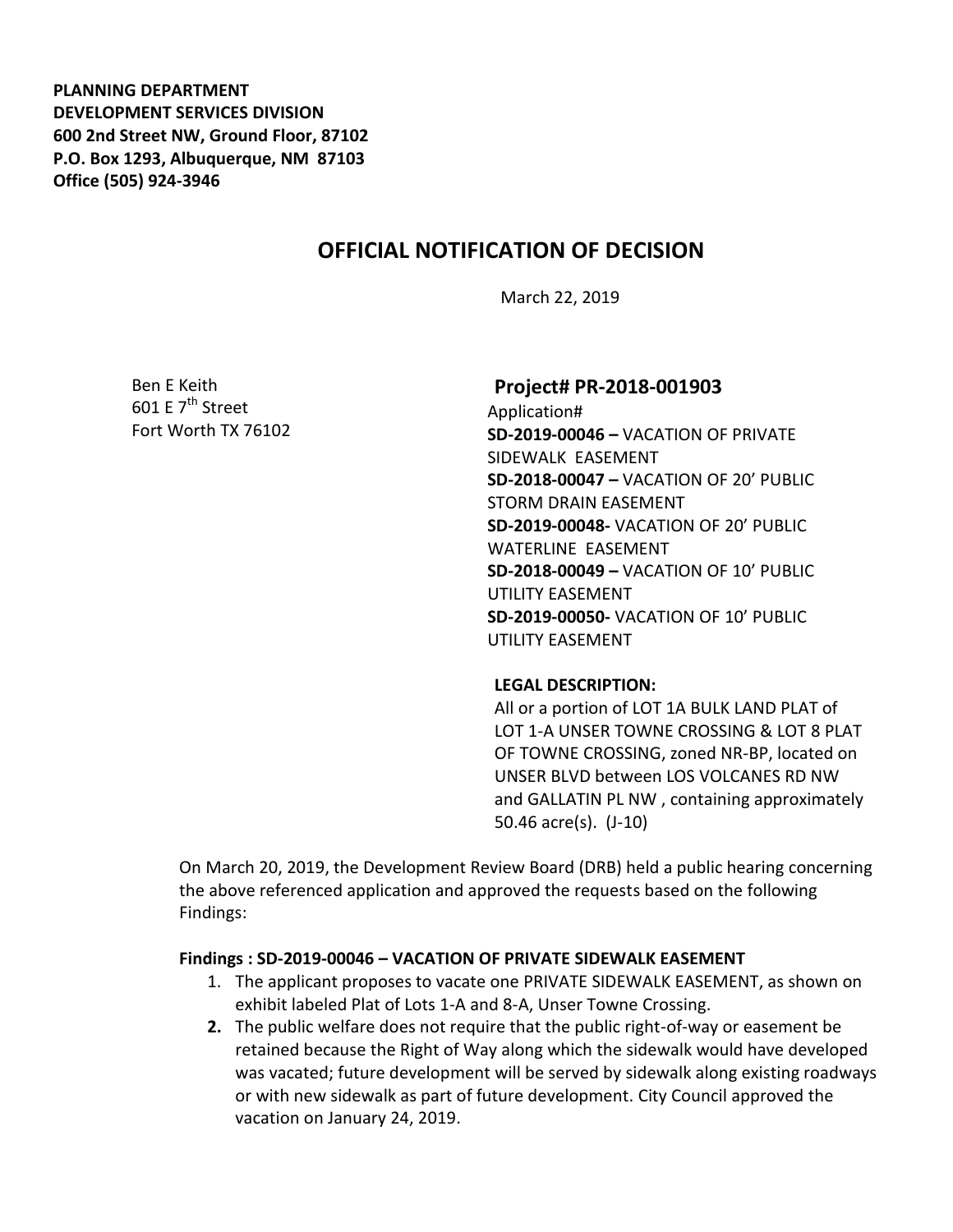Official Notice of Decision Project# PR-2018-001361, SD-2019-00046, SD-2018-0004 , SD-2019-00048, SD-2018-00049 SD-2019-00050 March 22, 2019 Page 2 of 3

#### **Conditions:**

1. A replat showing the vacated property must be approved by the DRB and recorded within one year of today's approval. The replat will finalize the Vacation of the Right of Way and easements as well as showing any new required easements.

## **SD-2018-00047 – VACATION OF 20' PUBLIC STORM DRAIN EASEMENT**

- 1. The applicant proposes to vacate one 20' PUBLIC STORM DRAIN EASEMENT, as shown on exhibit labeled Plat of Lots 1-A and 8-A, Unser Towne Crossing.
- 2. The public welfare does not require that the public right-of-way or easement be retained because the roadway where the easement was located has been vacated and any new easements will be dedicated with the required final plat. City Council approved the vacation of Towne Crossing on January 24, 2019.

## **Conditions:**

2. A replat showing the vacated property must be approved by the DRB and recorded within one year of today's approval. The replat will finalize the Vacation of the Right of Way and easements as well as showing any new required easements.

## **SD-2019-00048- VACATION OF 20' PUBLIC WATERLINE EASEMENT**

- 3. The applicant proposes to vacate one 20' PUBLIC WATERLINE EASEMENT, as shown on exhibit labeled Plat of Lots 1-A and 8-A, Unser Towne Crossing.
- 4. The public welfare does not require that the public right-of-way or easement be retained because the roadway where the easement was located has been vacated and any new easements will be dedicated with the required final plat. City Council approved the vacation on January 24, 2019. **Conditions:**
- 5. A replat showing the vacated property must be approved by the DRB and recorded within one year of today's approval. The replat will finalize the Vacation of the Right of Way and easements as well as showing any new required easements.

## **SD-2018-00049 – VACATION OF 10' PUBLIC UTILITY EASEMENT**

- 1. The applicant proposes to vacate one 20' PUBLIC WATERLINE EASEMENT, as shown on exhibit labeled Plat of Lots 1-A and 8-A, Unser Towne Crossing.
- 2. The public welfare does not require that the public right-of-way or easement be retained because the roadway where the easement was located has been vacated and any new easements will be dedicated with the required final plat. City Council approved the vacation on January 24, 2019. **Conditions:**
- 1. A replat showing the vacated property must be approved by the DRB and recorded within one year of today's approval. The replat will finalize the Vacation of the Right of Way and easements as well as showing any new required easements.

# **SD-2018-00049 – VACATION OF 10' PUBLIC UTILITY EASEMENT**

- 1. The applicant proposes to vacate one 20' PUBLIC WATERLINE EASEMENT, as shown on exhibit labeled Plat of Lots 1-A and 8-A, Unser Towne Crossing.
- 2. The public welfare does not require that the public right-of-way or easement be retained because the roadway where the easement was located has been vacated